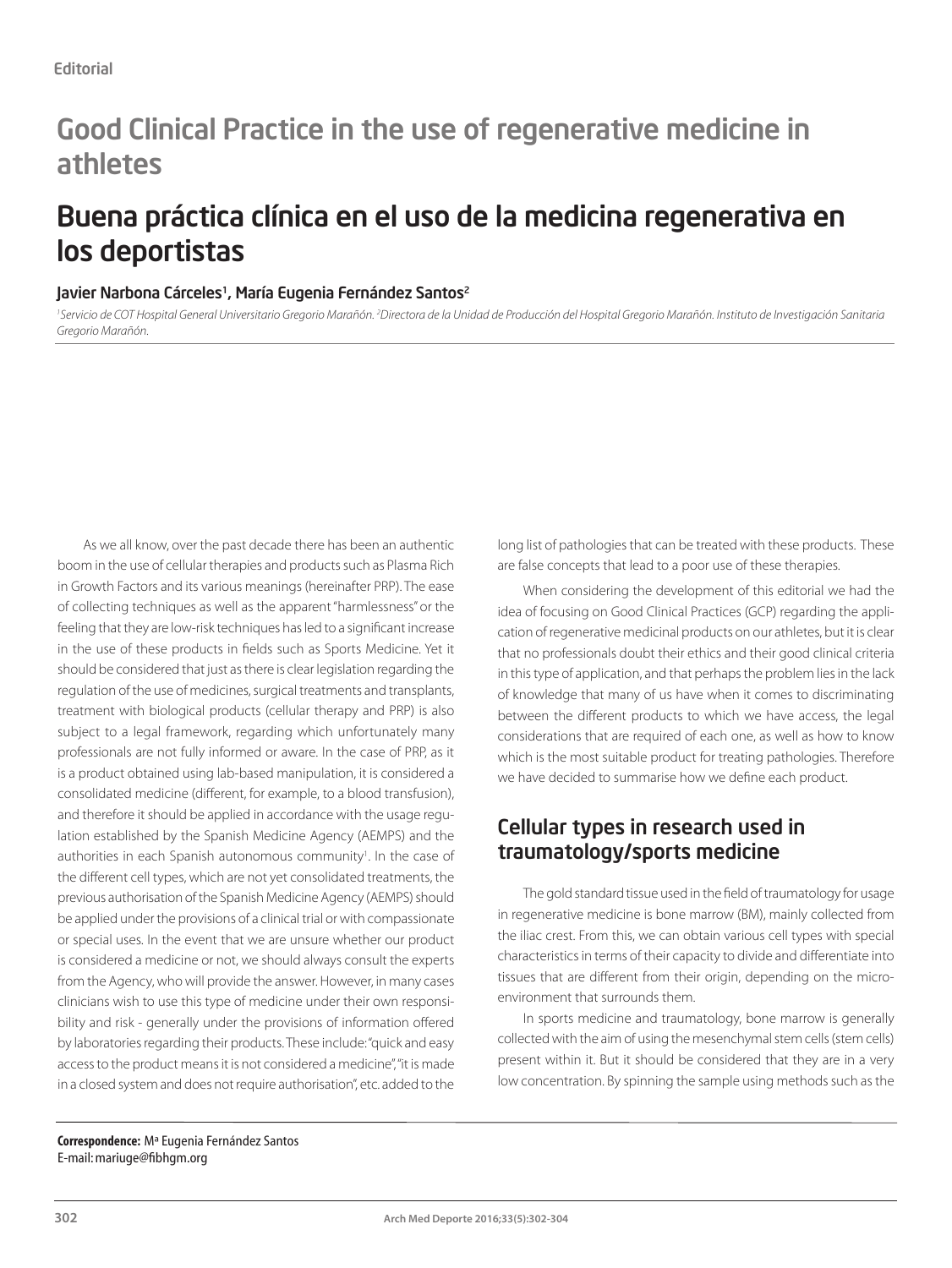density gradient (Ficoll), we get the part of the bone marrow comprising mononuclear cells, eliminating the plasma, erythrocytes and platelets. These cells include macrophages, lymphocytes, megakaryocytes and haematopoietic progenitor cells, among others. From the whole of this cell group obtained, approximately just 1 from every 1,000/100,000 cells are the much desired mesenchymal cells. If we perform a "bone marrow concentration" (technique very widely used by diverse laboratories and trading houses), we would only be obtaining a concentrated product with a high number of heterogeneous cells, of which very few would actually be mesenchymal cells. From this, if we truly want to obtain mesenchymal cells, we should purify the sample, eliminating the rest of the unwanted cells. To do this, isolation techniques are applied based on the almost exclusive property of mesenchymal cells of adhering to plastic. The cells are cultivated for a specific length of time, and thanks to this property the unwanted cells are eliminated, eventually resulting in the homogeneous sample composed of mesenchymal cells. As a final stage, we should check that these cells meet two more requisites in order to confirm that they are mesenchymal cells, which are: positive phenotype for the markers (≥95%) CD105, CD73 and CD90, and simultaneously negative for (≤ 2%) for CD45, CD34, CD14 or CD11b, CD79a or CD19 and HLA-DR; and reveal a capacity to differentiate from osteoblasts, chondroblasts and adipocytes<sup>2</sup>. .

Only once we have obtained these cells through cultivation, are they considered to be true mesenchymal cells, and if they are not obtained without cultivation it is a group of cells among which there is a very small number of mesenchymal cells, but we can never say that this cell product comprises mesenchymal cells. For example, if we use a bone marrow concentrate (only collected using aspiration and spinning) to treat an avascular necrosis of the femoral head , we cannot say that we are applying mesenchymal cells.

These cells are the most used cells in traumatology, and we can find various publications in national and international research regarding their clinical use, in pathologies such as osteoarthritis in the knee<sup>3-4</sup> and pseudoarthrosis<sup>5</sup>. We should take into account that even with these publications available, the use of mesenchymal cells is still not considered to be consolidated treatment, i.e. their effectiveness is not considered to be proven so their usage should come under the provision of clinical trials, special or compassionate use, and therefore always with the authorisation of the AEMPS.

Another of the tissues used as a cell source is fatty tissue, obtained from liposuctions. With this tissue, after enzymatic digestion, we achieve a cell product called Stromal Vascular Fraction (SVF), which we could compare to mononuclear cells obtained from BM in terms of the heterogeneity of cell types that make up this product. Among these we can find haematopoietic cells, very small fractions of endothelial progenitors, of mesenchymal cells, etc. a product used for example in clinical trials for cardiac regeneration<sup>6</sup> and currently applied by many of our colleagues on patients with a wide range of pathologies in our field, without having, in the majority of cases, scientific proof of the efficiency of these treatments; and more importantly, used as conventional treatment when they are not yet consolidated products nor are they authorised by the AEMPS for their clinical use. For this we are safeguarded, mostly, in that in order to collect them we use closed systems and minimum manipulation, and that these cells are going to have the same purpose as their original tissue, etc. However, we should not forget that in all of these cases it should be the AEMPS that, following consultation, clarifies if the desired product to be used in each case is or is not a medicine, and therefore should comply with the applicable legislation for its use<sup>7</sup>.

Just as we have previously explained with the BM, if we put SVF cells in cultivation, given their adhesion to the plastic, we get mesenchymal cells derived from fat, also used in bone regeneration but to a lesser extent. These cells present similar characteristics to those obtained from BM.

#### The use of rich plasma in growth factors (PRP)

PRP is one of the most used and demanded products in our clinical practice<sup>8,9</sup>. We will not go into more depth here describing PRP, which is widely known by all. We are going to focus on unscientific yet hugely relevant aspects.

As you can see, the PRP has been given a special treatment as it is not an advanced therapy product, the cells are not stem cells. This is a frequently seen news headline every time one of our colleagues applies it to an athlete, with the damage this does to the good use of the medicine. Responsibility for the poor information that is transmitted to the public in general when "to sell more" we give out this kind of information is ours and only ours. Not only when it is released in the press, but also when we are capable of marketing the product as if it were a "magic potion", able to "cure" all kinds of illnesses and which can be applied whenever necessary. The majority of times without much scientific evidence. We should be clear that as it is a medicine. this type of publicity is not allowed. Our obligation as professionals is to comply rigorously with the existing legislation, the base of the Good Clinical Practices that should define professionals in the clinical practice in general.

Another important aspect to consider with our patients is their follow up. Every time that we treat a patient with advanced therapy products or with PRP-type medicines, we should receive help from experts in all the currently applied fields to understand the cases in which its use is recommended<sup>10</sup>, and to perform a careful follow up of them. Likewise, in the case of treatment that is classified as medicine, we should notify the pharmacovigilance centres in each autonomous community at the very first suspicions of any adverse reactions. More information about how to do this can be found on the AEMPS website: http://www.aemps.gob.es/vigilancia/medicamentosUsoHumano/ home.htm.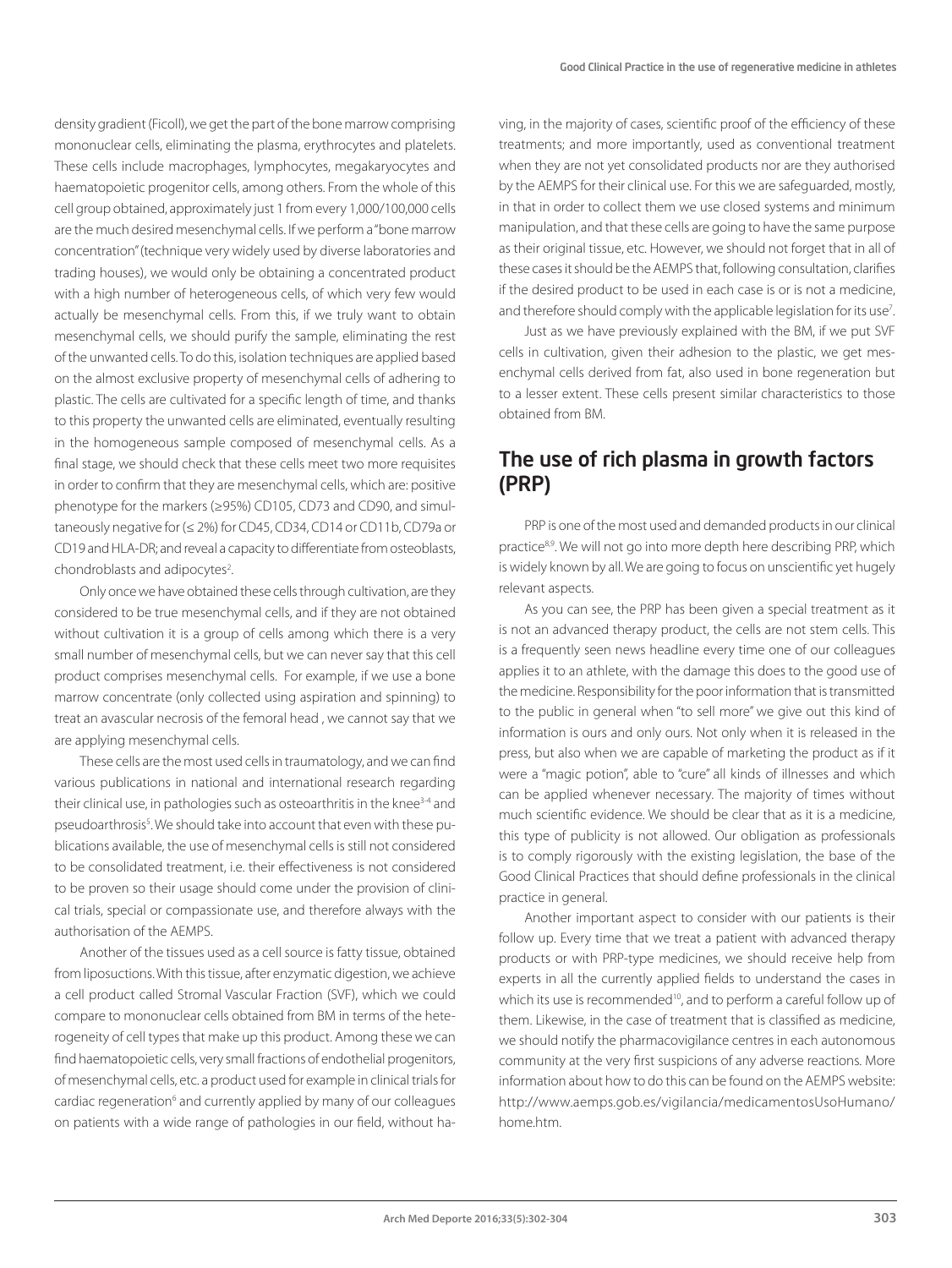### References

- 1. Informe de AEMPs sobre el uso de Plasma Rico en Plaquetas. Informe/IV/23052013. http://www.aemps.gob.es/medicamentosUsoHumano/medSituacionesEspeciales/ docs/PRP-AEMPS-DEF-mayo13.pdf.
- 2. Dominici M, et al. Minimal criteria for defining multipotent mesenchymal stromal cells. The International Society for Cellular Therapy position statement. Cytotherapy. 2006;8(4):315-7.
- 3. Vega A, Martín-Ferrero MA, Del Canto F, Alberca M, García V, Munar A, *et al.* Treatment of Knee Osteoarthritis With Allogeneic Bone Marrow Mesenchymal Stem Cells: A Randomized Controlled Trial. *Trans plantation.* 2015;99(8):1681-90.
- 4. Soler R, Orozco L, Munar A, Huguet M, López R, Vives J, *et al*. Knee. Final results of a phase I-II trial using ex vivo expanded autologous Mesenchymal Stromal Cells for the treatment of osteoarthritis of the knee confirming safety and suggesting cartilage regeneration. 2016 Jan 9. pii: S0968-0160(15)00182-9.
- 5. Giannotti S, Trombi L, Bottai V, Ghilardi M, D'Alessandro D, Danti S, *et al.* Use of autologous human mesenchymal stromal cell/fibrin clot constructs in upper limb nonunions: long-term assessment. *PLoS One. 2*013;8(8):e73893.
- 6. Perin EC, Sanz-Ruiz R, Sánchez PL, Lasso J, Pérez-Cano R, Alonso-Farto JC*, et al* Adiposederived regenerative cells in patients with ischemic cardiomyopathy: The PRECISE Trial.
- 7. Caplan AI. Adult Mesenchymal Stem Cells: When, Where, and How. *Stem Cells Int.*  2015;2015:628767.
- 8. Tuakli-Wosornu YA, Terry A, Boachie-Adjei K, Harrison JR, Gribbin CK, LaSalle EE, *et al.*  Lumbar Intradiskal Platelet-Rich Plasma (PRP) Injections: A Prospective, Double-Blind, Randomized Controlled Study. *PM R.* 2016;8(1):1-10; quiz 10.
- 9. Martinez-Zapata MJ, Orozco L, Balius R, Soler R, Bosch A, Rodas G, *et al;* PRP-RICE group. Efficacy of autologous platelet-rich plasma for the treatment of muscle rupture with haematoma: a multicentre, randomised, double-blind, placebo-controlled clinical trial. *Blood Transfus.* 2016 May;14(2):245-54.
- 10. Legislación e información sobre terapias avanzadas, Agencia Española del Medicamento. https://www.aemps.gob.es/investigacionClinica/terapiasAvanzadas/home.htm